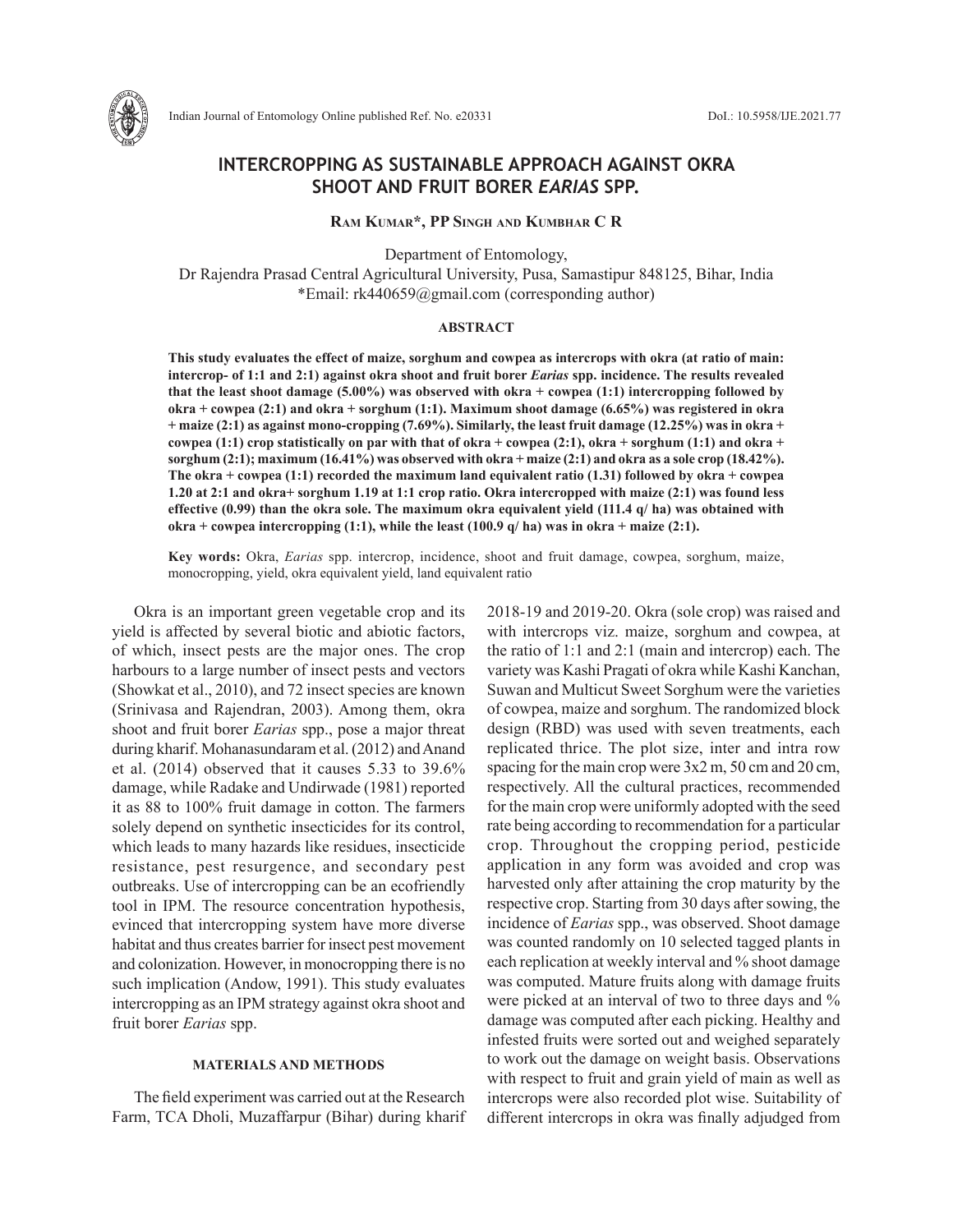productivity and economic return points of view, by using the parameters like okra equivalent yield (EY) and land equivalent ratio (LER). The yield of different intercrops was converted into EY of okra crop based on price of the produce. The crop equivalent yield (CEY) was calculated as follows: Crop Equivalent Yield (CEY)  $=\sum_{i=1}^{n}$ <sup>(Yi. ei)</sup>, where, Y<sub>i</sub> is yield of i<sup>th</sup> component and e<sub>i</sub> is equivalent factor of  $i<sup>th</sup>$  component or price of  $i<sup>th</sup>$  crop. Land equivalent ratio was calculated by using following formula: Land Equivalent Ratio (LER) =  $\frac{m}{N}$  Yi Yij m

i=1 where, Yi is the yield of i<sup>th</sup> component from a unit area grown as intercrop and Yij is the yield of i<sup>th</sup> component grown as sole crop over the same area. The data in respect of incidence and yield were subjected to statistical analysis by using OPSTAT online software.

## **RESULTS AND DISCUSSION**

The data on the shoot and fruit damage in okra under different intercrops presented in Table 1 reveal that the shoot damage in all the crop combination started from 30 days after swing -DAS and continued till 60 DAS while it attained its peak at 45 DAS. Among all the intercropping okra + cowpea  $(1:1)$  intercropping was observed with the least values of 2.85, 7.98 and 2.18% as against 4.58, 12.27 and 3.18% in sole crop at 30, 45 and 60 DAS. On the contrary, intercropping of okra with maize (2:1) led to maximum damage of 4.19, 10.35 and

2.76% at 30, 45 and 60 DAS, respectively. Similarly, on cumulative mean basis also, the least damage (5.00%) was in okra + cowpea  $(1:1)$  intercropping followed by okra + cowpea  $(2:1)$  (5.43%). The fruit damage varied remarkably among different crop combinations, the incidence started at 45 DAS and then increased continuously to it's a peak at 75 DAS, and then declined. The fruit infestation at 45, 60, 75 and 90 DAS ranged from 3.55 to 4.84, 13.17 to 18.26, 19.64 to 25.34 and 12.63 to 17.19%, respectively. However, on cumulative mean basis the least fruit damage (12.25%) was in okra + cowpea (1:1) which was statistically on par with okra + cowpea (2:1) of 13.31%, okra + sorghum  $(1:1)$ of 13.96%, and okra + sorghum  $(2.1)$  at 15.00%. The maximum fruit damage (16.41%) was recorded in okra + maize (2:1). Thus, okra intercropped with cowpea (1:1) was the best combination, which was statistically on par with okra + cowpea  $(2:1)$ , okra + sorghum  $(1:1)$ and okra + sorghum  $(2:1)$ . These results agree with those of Abro et al. (2004) on *Earias* spp. in cotton that okra can be used as a trap crop. Mohanasundaram et al. (2012) observed that intercropping of okra and cluster bean with Neembaan and spinosad spray led to the least fruit damage due to *E. vitella*. Sujayanand et al. (2016) observed that marigold intercropped with okra is the best followed by okra and coriander. In contrast, Mansour (2017) and Zakka et al. (2018) concluded that okra, intercropped with maize harbored maximum infestation of various pests.

Table 1. Effect of intercropping on shoot and fruit damage by *Earias* spp., in okra (pooled data, kharif, 2018, 2019)

|                   | % shoot damage |         |         |            | % fruit damage (weight basis) |         |         |               |            |  |
|-------------------|----------------|---------|---------|------------|-------------------------------|---------|---------|---------------|------------|--|
| Intercropping     | <b>30 DAS</b>  | 45 DAS  | 60 DAS  | Cumulative | 45 DAS                        | 60 DAS  | 75 DAS  | <b>90 DAS</b> | Cumulative |  |
| system            | mean           |         |         |            |                               |         |         |               | mean       |  |
| $T_1$ - Okra +    | 3.93           | 10.00   | 2.58    | 6.35       | 4.52                          | 16.65   | 24.20   | 16.13         | 15.37      |  |
| Maize $(1:1)$     | $(11.42)^{#}$  | (18.42) | (9.23)  | (14.58)    | (12.25)                       | (24.06) | (29.43) | (23.65)       | (23.06)    |  |
| $T_2$ - Okra +    | 4.19           | 10.35   | 2.76    | 6.65       | 4.84                          | 18.26   | 25.34   | 17.19         | 16.41      |  |
| Maize $(2:1)$     | (11.81)        | (18.75) | (9.56)  | (14.94)    | (12.69)                       | (25.27) | (30.18) | (24.47)       | (23.87)    |  |
| $T_{2}$ - Okra +  | 3.46           | 9.26    | 2.45    | 5.85       | 4.25                          | 15.37   | 21.88   | 14.32         | 13.96      |  |
| Sorghum $(1:1)$   | (10.72)        | (17.71) | (9.00)  | (13.99)    | (11.88)                       | (23.05) | (27.86) | (22.20)       | (21.91)    |  |
| $T_{4}$ - Okra +  | 3.58           | 9.59    | 2.64    | 6.08       | 4.45                          | 16.24   | 23.62   | 15.70         | 15.00      |  |
| Sorghum $(2:1)$   | (10.90)        | (18.03) | (9.33)  | (14.27)    | (12.17)                       | (23.73) | (29.03) | (23.32)       | (22.76)    |  |
| $T_5$ - Okra +    | 2.85           | 7.98    | 2.18    | 5.00       | 3.55                          | 13.17   | 19.64   | 12.63         | 12.25      |  |
| Cowpea $(1:1)$    | (9.71)         | (16.39) | (8.47)  | (12.92)    | (10.84)                       | (21.24) | (26.29) | (20.80)       | (20.47)    |  |
| $T_{6}$ - Okra +  | 3.06           | 8.69    | 2.34    | 5.43       | 4.03                          | 14.09   | 20.85   | 14.27         | 13.31      |  |
| Cowpea $(2:1)$    | (10.06)        | (17.14) | (8.78)  | (13.46)    | (11.57)                       | (22.00) | (27.15) | (22.17)       | (21.37)    |  |
| $T7$ - Okra       | 4.58           | 12.27   | 3.18    | 7.69       | 5.77                          | 20.50   | 28.74   | 18.66         | 18.42      |  |
| (sole crop)       | (12.34)        | (20.49) | (10.26) | (16.09)    | (13.88)                       | (26.89) | (32.40) | (25.58)       | (25.39)    |  |
| $\text{SEm}(\pm)$ | (0.21)         | (0.28)  | (0.26)  | (0.13)     | (0.35)                        | (0.84)  | (0.89)  | (0.77)        | (0.69)     |  |
| $CD (p=0.05)$     | (0.65)         | (0.88)  | (0.80)  | (0.42)     | (1.10)                        | (2.63)  | (2.77)  | (2.39)        | (2.51)     |  |
| <b>CV</b>         | 6.41           | 5.16    | 9.55    | 3.32       | 9.71                          | 11.42   | 9.80    | 10.71         | 9.98       |  |

DAS - Days after sowing; # Figures in parentheses values angular transformation.